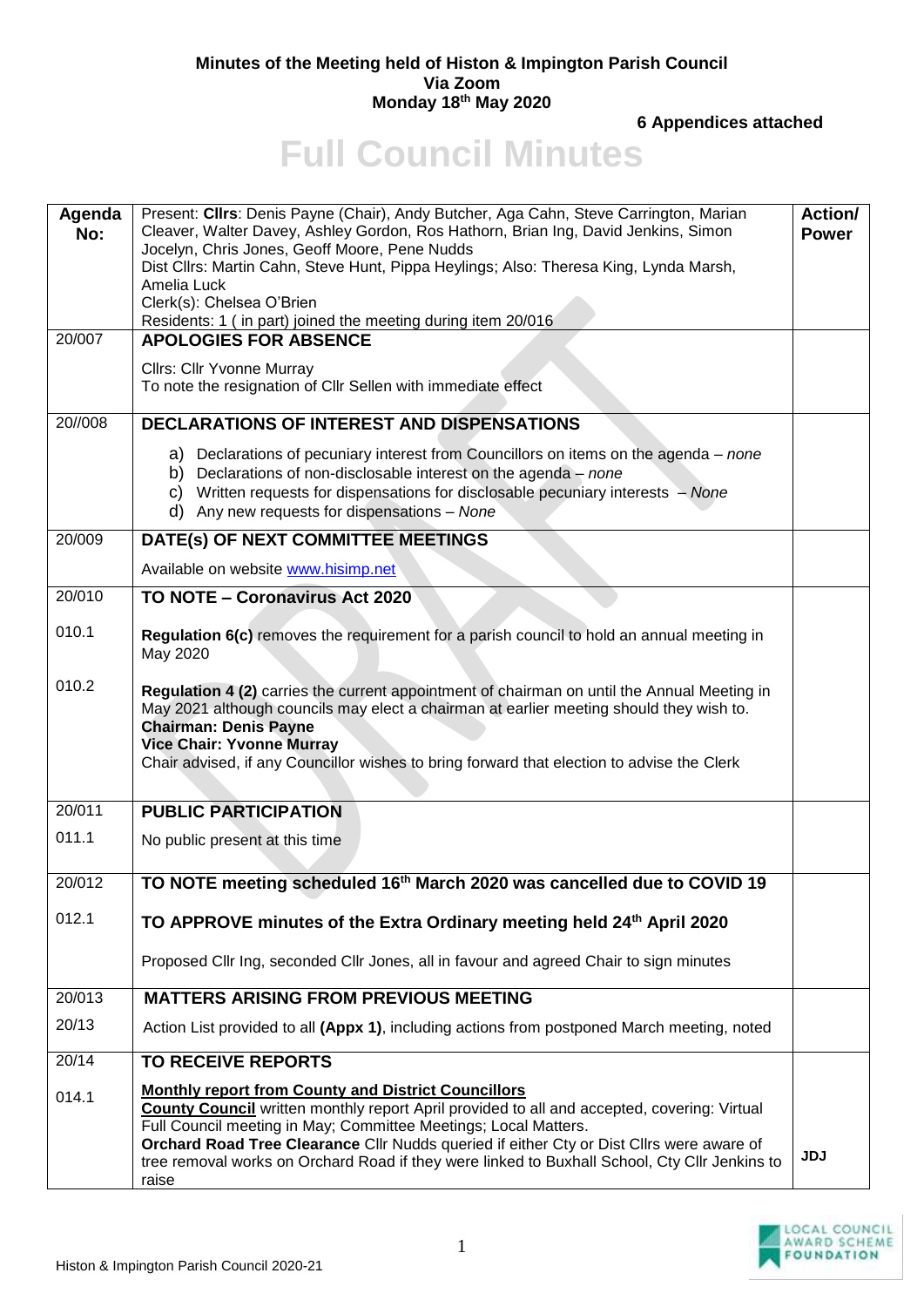|                | <b>District Council</b> written monthly report for April shared via screen sharing, covering: COVID                                                                                            |              |
|----------------|------------------------------------------------------------------------------------------------------------------------------------------------------------------------------------------------|--------------|
|                | 19 Response; SCDC Financial Position; Waste Collection; Restart of Planning System;<br><b>Traffic &amp; Transport; Virtual Meetings</b>                                                        |              |
|                | Precept Payment RFO confirmed second payment received, next payment at 50% due in                                                                                                              |              |
|                | September                                                                                                                                                                                      |              |
|                | Waste Collections Green bins collected ahead of schedule, thanks noted                                                                                                                         |              |
|                | Planning Consultations confusion noted to consultation period dates posted, Dist Cllr<br>Heylings ensured a minimum of 21 days will still be enforced                                          |              |
|                | Scheme of Delegation (Planning) due to be adopted at the Full Council on Thursday (21 <sup>st</sup>                                                                                            |              |
|                | May)                                                                                                                                                                                           |              |
|                | Council Operations Cllr Jones queried level of services at both District and County Council.<br>Dist Cllr Heylings, confirmed measures in place for staff to work from home; Cty Cllr Jenkins, |              |
|                | most of County Staff are working as normal where safe to do so, including Highways, some                                                                                                       |              |
|                | departments have been seconded to the Hub.                                                                                                                                                     |              |
|                |                                                                                                                                                                                                | <b>Clerk</b> |
| 014.2          | <b>Clerk's Report (Appx 2)</b> copied to all and accepted. Cllr Davies confirmed there would be no<br>Feast this year, Clerk to advise Whyatts Amusements                                      |              |
|                |                                                                                                                                                                                                |              |
| 014.3          | <b>Chairs Report (Appx 3)</b> copied to all and accepted                                                                                                                                       |              |
| 20/015         | TO AGREE existing arrangements/appointments to remain in place until 2021                                                                                                                      |              |
|                | unless an earlier meeting is called to agree changes:                                                                                                                                          |              |
| 015.1          | Delegation arrangements to committees, sub committees, staff and other local<br>authorities                                                                                                    |              |
|                | <b>Terms of Reference for Committees</b>                                                                                                                                                       |              |
|                | Committee, Working Party and Task & Finish Membership as existing                                                                                                                              |              |
|                | Proper Officer - Mrs C M O'Brien<br>Responsible Financial Officer - Mrs L M Marsh                                                                                                              |              |
|                | <b>Internal Auditor - Mr I M Parish</b>                                                                                                                                                        |              |
|                |                                                                                                                                                                                                |              |
|                | With agreement of the Council, Chair grouped all the items, proposed Cllr Jenkins, seconded<br>Cllr Jocelyn all in favour and <b>agreed</b>                                                    |              |
|                |                                                                                                                                                                                                |              |
| 20/016         | TO AGREE all existing policies and procedures to remain in place until 2021                                                                                                                    |              |
|                | unless an earlier meeting is called to agree changes                                                                                                                                           |              |
| 016.1          | Including:                                                                                                                                                                                     |              |
|                | Standing Orders and Financial Regulations as approved 2019                                                                                                                                     |              |
|                | Histon & Impington Parish Council Policy Book as approved 2019                                                                                                                                 |              |
|                | Staff Handbook as approved 2018                                                                                                                                                                |              |
|                | With agreement of the Council, Chair grouped all the items, proposed Cllr Jocelyn, seconded                                                                                                    |              |
|                | Cllr Jones all in favour and agreed                                                                                                                                                            |              |
|                | 1 resident joined the meeting during this item                                                                                                                                                 |              |
|                |                                                                                                                                                                                                |              |
| 20/017         | TO ACCEPT COMMITTEE REPORTS note actions and agree                                                                                                                                             |              |
| 017.1          | <b>Planning Committee</b> – draft minutes $12th$ May provided to all electronically and accepted,                                                                                              |              |
|                | next meeting to be confirmed                                                                                                                                                                   |              |
| 017.2          | <b>Finance Committee</b> – draft minutes 20 <sup>th</sup> April 2020 provided to all electronically and                                                                                        |              |
|                | accepted, next meeting to be confirmed                                                                                                                                                         |              |
|                |                                                                                                                                                                                                |              |
| 20/018         | TO RECEIVE FINANCE & ADMINISTRATION REPORT (Appx 4)                                                                                                                                            |              |
| 018.1          | Delegated payment of accounts noted                                                                                                                                                            |              |
| 018.2          | Approve payment of outstanding accounts Proposed Cllr Cleaver, seconded Cllr Stonham                                                                                                           |              |
|                | all in favour agreed<br><b>Amounts paid in noted</b>                                                                                                                                           |              |
| 018.3<br>018.4 | To approve continuation of Direct debits for 2020-21 report provided to all (Appx 4).                                                                                                          |              |
|                | Proposed Cllr Cleaver, seconded Cllr Stonham, all in favour and agreed                                                                                                                         |              |